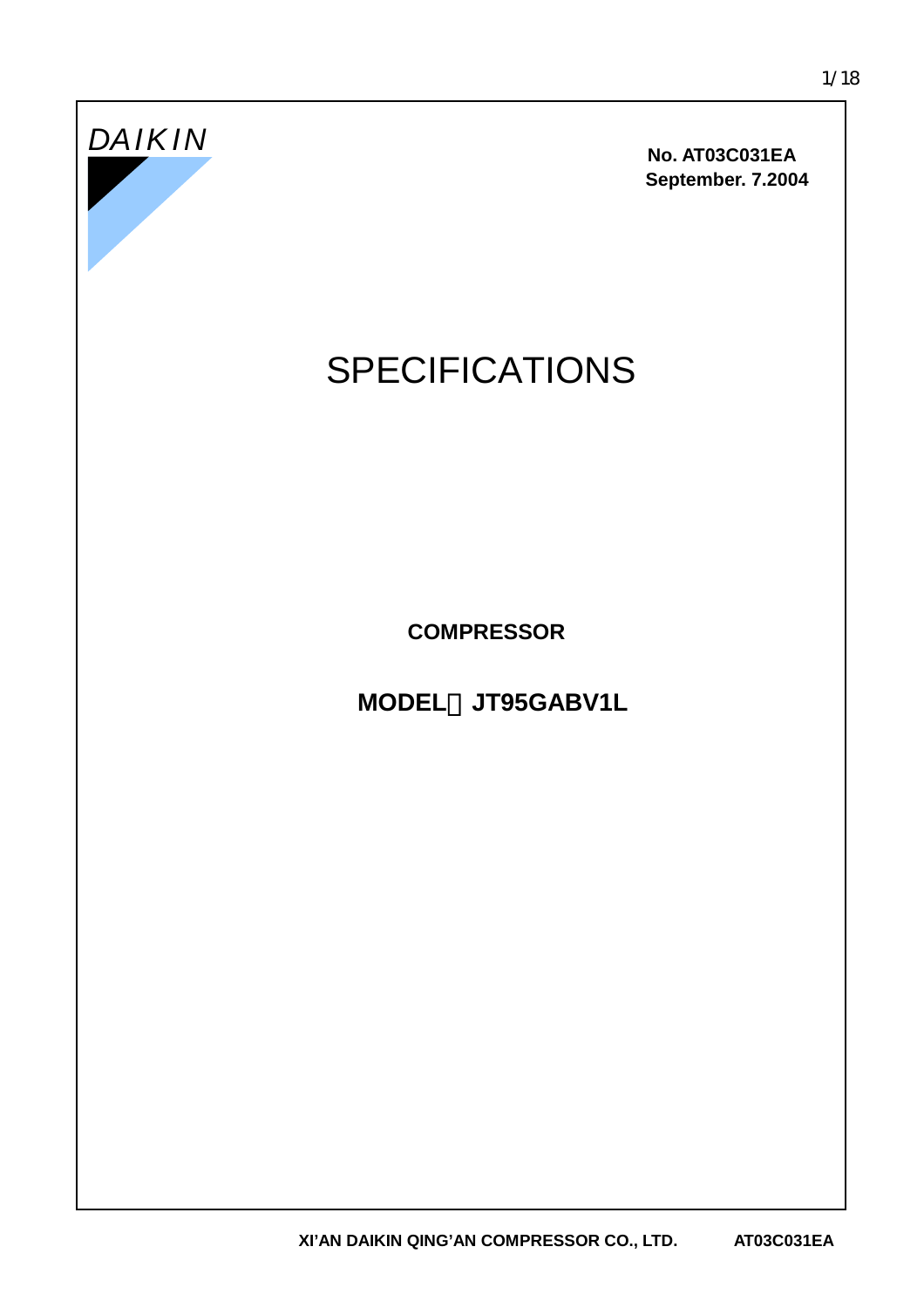## **1. Range of Application and Assembly**

## 1-1 Applied Range

The specifications provided here apply to the JT95GABV1L Hermetic Scroll Compressor.

1-2 Range of Assembly

| Name                         | Quantity | Plan No.          | <b>Remarks</b>      |
|------------------------------|----------|-------------------|---------------------|
| Compressor                   |          | DA427-2120        | Including lubricant |
| <b>Anti-vibration Rubber</b> | 4        | $DA429 - 903 - 1$ |                     |
| Spacer                       | 4        | $DA429 - 903 - 2$ |                     |

Note: The pressure units in these specifications refer to the gauge pressure, unless stated otherwise.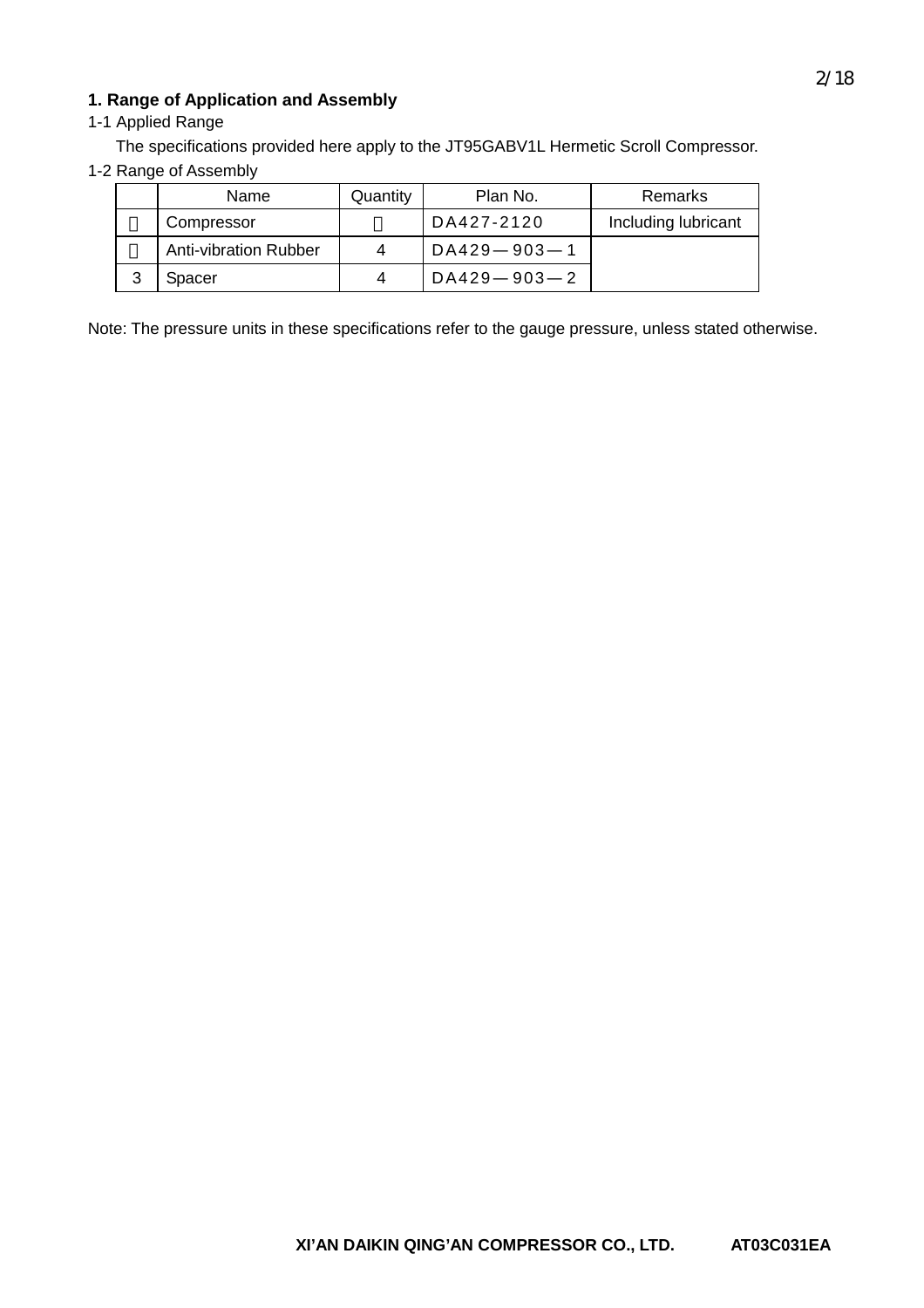## **2. Main Specifications**

2-1 Ratings

|                                      |  | JT95GABV1L           |                                                 |  |
|--------------------------------------|--|----------------------|-------------------------------------------------|--|
| <b>Rated Output</b>                  |  | kW                   | 2.2                                             |  |
| Number of Poles                      |  |                      | 2                                               |  |
| Displacement                         |  | cm <sup>3</sup> /rev | 49.4                                            |  |
| Rated Speed (=Nominal Revolution)    |  | $r/m$ in             | 2880<br>50Hz                                    |  |
| Lubricant                            |  |                      | DAPHNE SE56P                                    |  |
| Lubricant (Volume)                   |  | cm <sup>3</sup>      | 1200                                            |  |
| Refrigerant                          |  |                      | R <sub>22</sub>                                 |  |
| Inlet Pipe (I.D.)                    |  | mm                   | 22.1<br>22.25<br>(Steel Pipe 20# Tinned Copper) |  |
| Outlet Pipe (I.D.)                   |  | mm                   | 16.15.(C122OT-O)<br>16                          |  |
| <b>External Cable Terminal</b>       |  |                      | AMP 42232-3                                     |  |
| Weight (including refrigeration oil) |  | kg                   | 29.5                                            |  |
| Power Supply                         |  |                      | Signal-Phase at 50Hz                            |  |
| <b>Rated Voltage</b>                 |  | $\vee$               | 220                                             |  |
| <b>Wiring Diagram</b>                |  |                      | Refer to Page 12/18                             |  |
| <b>PSC</b><br><b>Starting Mode</b>   |  | Running<br>Capacitor | $69\mu F$<br>420V                               |  |

## **3. Quality Specifications**

- 3-1 Appearance and Dimensions
	- ·The entire surface of the compressor has been coated with black paint (dipping and quick-dry painting). (Coating membrane pressure of at least 15 µ m)
	- ·Outer dimensions are shown on the attached diagrams of the exterior.
- 3-2 Leak Test and Pneumatic Resistance Test

The leak and pneumatic resistance tests of the compressor are conducted under the following conditions.

|                                  | Low-pressure side [MPa] | High-pressure side [MPa] |
|----------------------------------|-------------------------|--------------------------|
| Leak Test                        |                         | 3.0                      |
| <b>Pneumatic Resistance Test</b> | 10.5                    | 10.5                     |

## 3-3 Compressor Characteristics

| Frequency | Voltage | Refrigerating | Input | Current | <b>COP</b> | Sound    | Vibration |
|-----------|---------|---------------|-------|---------|------------|----------|-----------|
|           |         | Capacity      |       |         |            | Pressure |           |
| [Hz]      | [V]     | [kW]          | [kW]  | [A]     | W/W        | [dBA]    | [µm]      |
| 50        | 220     | 9.07          | 2.75  | 12.8    | 3.3        | 61 max.  | 50 max.   |

Note 1. The above characteristics are satisfied under the following operating conditions (ASRE/T).

| Evaporating   | Condensing    | Superheating | Super-cooling |
|---------------|---------------|--------------|---------------|
| Temperature [ | Temperature [ | Degree [     | Degree $[°C]$ |
|               | 54.4          | 11 1         | 8.3           |

**XI'AN DAIKIN QING'AN COMPRESSOR CO., LTD. AT03C031EA**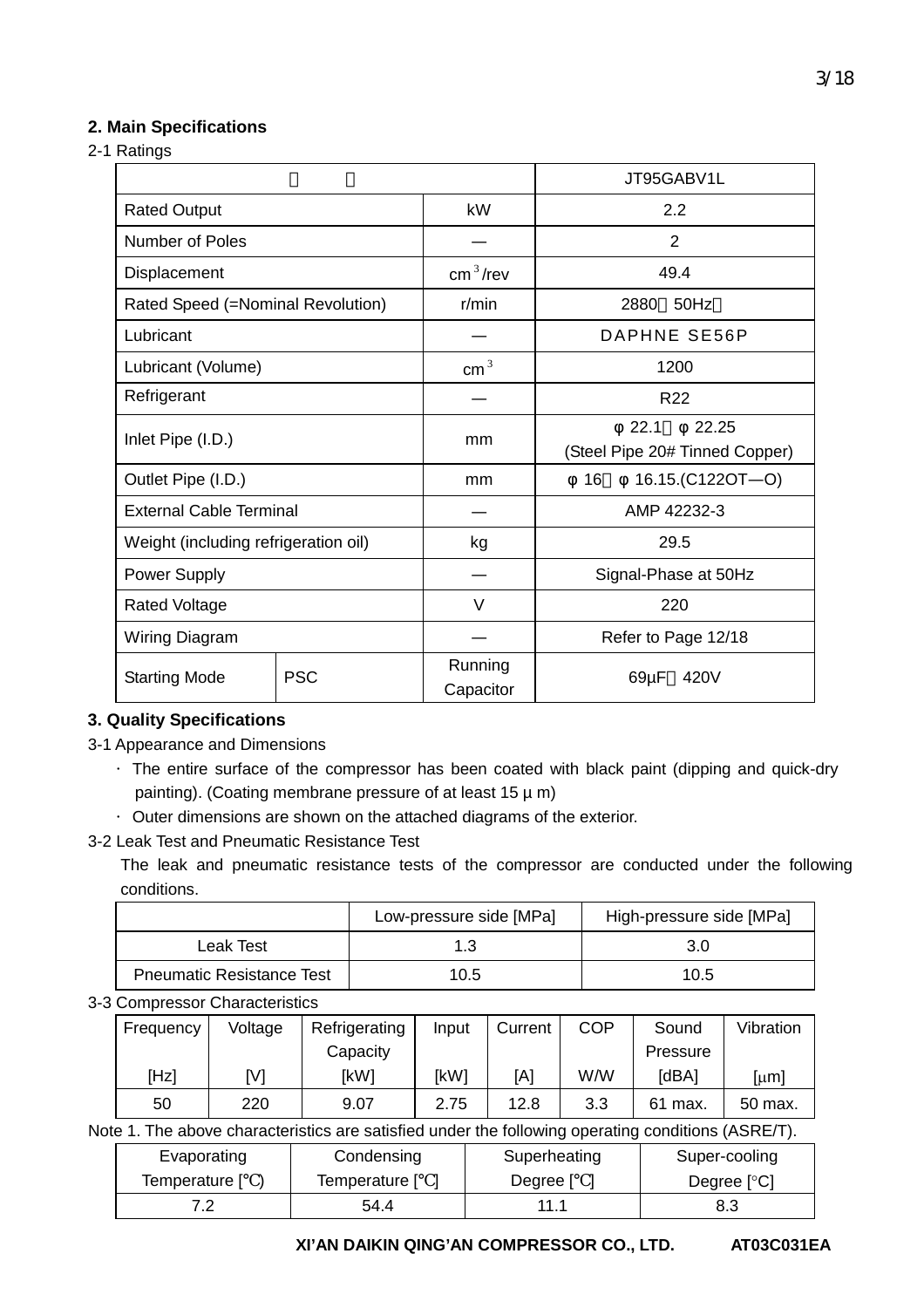- 2. The refrigerating capacity and COP fluctuate within a range above 95%.
	- The Input and Current fluctuate within a range between 95% and 105%.
- 3. The sound pressure value is measured for the position one meter in front of the compressor at a height half, in use Daikin' s genuine rubber mounting.

4. The vibration value is measured at the compressor legs attached, in use Daikin's genuine.

#### 3-4 Starting Characteristic

·Starting Current (LRA) PSC Mode 72.3A 220V/50Hz Note LRA means locked-current after starting 4s. ·Starting Voltage Minimum terminal voltage of 187 V (50Hz) (within 0.8 sec.) ·Starting Pressure PSC mode

> 1.55Mpa (high pressure, Max.) 1.55Mpa (low pressure, Max.)

3-5 Motor Characteristic

- ·Coil Resistance Main Coil 0.87Ω(20℃) AUX Coil 1.726 20
- 3-6 Electric Characteristic
- ·Insulation Resistance 30 M min. (when dry), 1 M min. ( when refrigerant flood the compressor.) ·Withstand Voltage 2,400 VAC for 1 sec. and no dielectric breakdown impress ·Leakage Current 0.75mA/ W Max. 3-7 Others
- · Moisture content : 300 mg Max.
- · Residue : 50mg Max.

 $\cdot$  The compressor is filled up with nitrogen gas at a pressure of 0.01MPa before shipping.

## **4. Compressor Operating Range**

4-1 Operating Range

Refer to page 8 for the Compressor's Possible Operating Range.

4-2 Precautions

1) Don't drive under air condition, otherwise may cause the compressor explosion.

2) Temperature

| Discharge port temperature           | :135                   | Max.                                                                              |
|--------------------------------------|------------------------|-----------------------------------------------------------------------------------|
| · Discharge gas temperature range    | :125                   | Max.                                                                              |
| · Oil temperature                    | : 125 $\degree$ C Max. |                                                                                   |
| Motor winding temperature            |                        | : 130°C Max. (Average temperature based up on resistance<br>measure of motor coil |
| 3) Power Supply                      |                        |                                                                                   |
| · Maximum voltage fluctuation        |                        | : $\pm$ 10% of rated voltage                                                      |
| · Phase imbalance                    | $\pm 2.5$              |                                                                                   |
| · Maximum frequency fluctuation      |                        | : $\pm 2\%$ of rated frequency                                                    |
| 4) Refrigerant Systems               |                        |                                                                                   |
| · Allowable refrigerant charge       | $: 1.5$ kg             |                                                                                   |
| Liquid compression and liquid impact | <b>No</b>              |                                                                                   |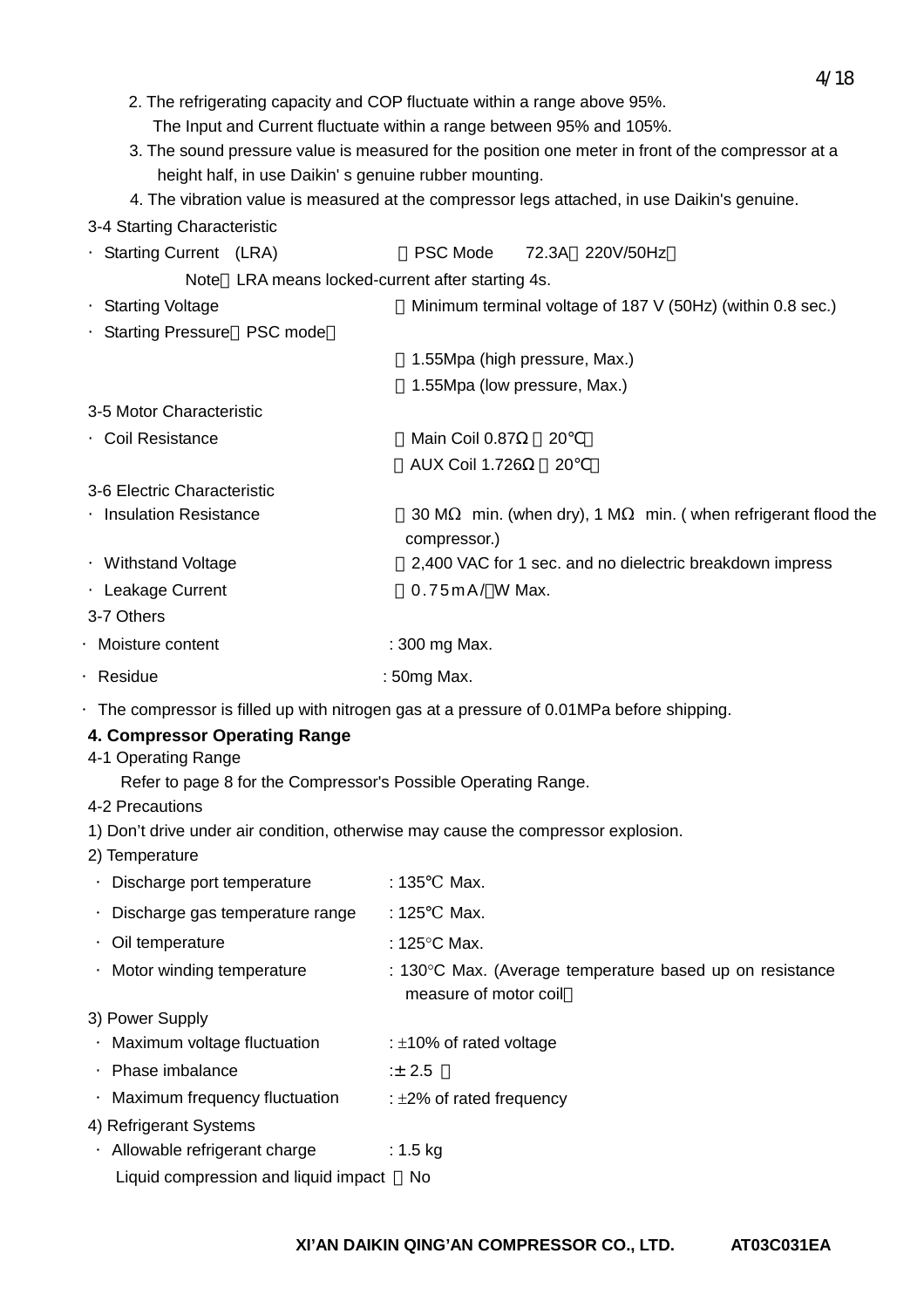The compressor may be filled with an excessive refrigerant charge, provided that circuit design is conducted with an appropriate device, such as an accumulator, is employed so that the compression mechanism will be free of excessive refrigerant. Please estimate liquid or impart by unwonted sound of the compressor.

- ·Be sure to keep the discharge port temperature upon condensing temperature.
- ·Oil concentration in oil sump during operation: 35wt% Min.
- $\cdot$  The compressor must be filled with refrigerant through the liquid pipe.
- If the liquid height of residual compressor oil and refrigerant maintained in the compressor above external bottom higher than 244mm, the part of terminal will immerse in the liquid of residual compressor oil and refrigerant. In that case, insulation resistance of the compressor will fall. Therefore, please design the refrigerant pipeline so that liquid height of residual compressor oil and refrigerant maintained in the compressor above external bottom lower than 244mm.
- ·Design the refrigerant pipeline so that the oil in pipeline return to compressor rapidly.
- Make sure that the moisture content in liquid refrigerant under 75ppm.
- ·Counter pressure (i.e. Suction pressure discharge pressure) at pneumatic or leak test 1.47MPa Max.
- ·Maximum operating times 12 per hour Max.
- Make sure that the shortest operation period is two minutes or more. Be sure to wait for at least three minutes to start the compressor after turning it off.
- $\cdot$  Mounting Angle  $\pm$  10° Max.
- ·Be sure to employ a crankcase heater. The recommendable output is 33 W.
- ·Liquid height of residual compressor oil during operation should be maintained in the compressor external bottom at, at least, 27mm.

## **5. Protection Devices**

When the compressor is installed in an air-conditioner system, it must be installed with the following protection devices.

5-1 Discharge Pipe Thermostat

Attach a discharge pipe thermostat within 30cm of the discharge pipe in order to prevent the temperature of the exhaust gas of the compressor from rising excessively due to overloading or gas supply interruption. The thermostat must be sensitive to an exhaust gas temperature of  $120<sub>\pm</sub>$  $0.5^{\circ}$ C.

5-2 Low-Pressure Switch

Attach a low-pressure switch operating at a low pressure of  $0.02±0.02MPa$  in order to prevent the compressor from damage that may be caused by excessively low-pressure pumping.

5-3 Reverse-Phase Protector

he rotation of the compressor in the reverse direction is prohibited because the compressor may be damaged if rotated in the reverse direction. Attach a reverse-phase protector that detects the phase inversion of the compressor without operating the compressor.

5-4 Internal Motor Protector(that had already been installed in the compressor)

| Manufacturer                      | : UBUKATA INDUSTRIES CO., LTD |                                       |
|-----------------------------------|-------------------------------|---------------------------------------|
| Model                             | : UP5UA0820-Z11               |                                       |
| · Temperature Characteristics     | : Open Temperature            | 170 $^{\circ}$ C $\pm$ 5 $^{\circ}$ C |
|                                   | : Close Temperature           | $70^{\circ}$ C + 9°C                  |
| <b>Electrical Characteristics</b> | : Power Supply Voltage        | 220V                                  |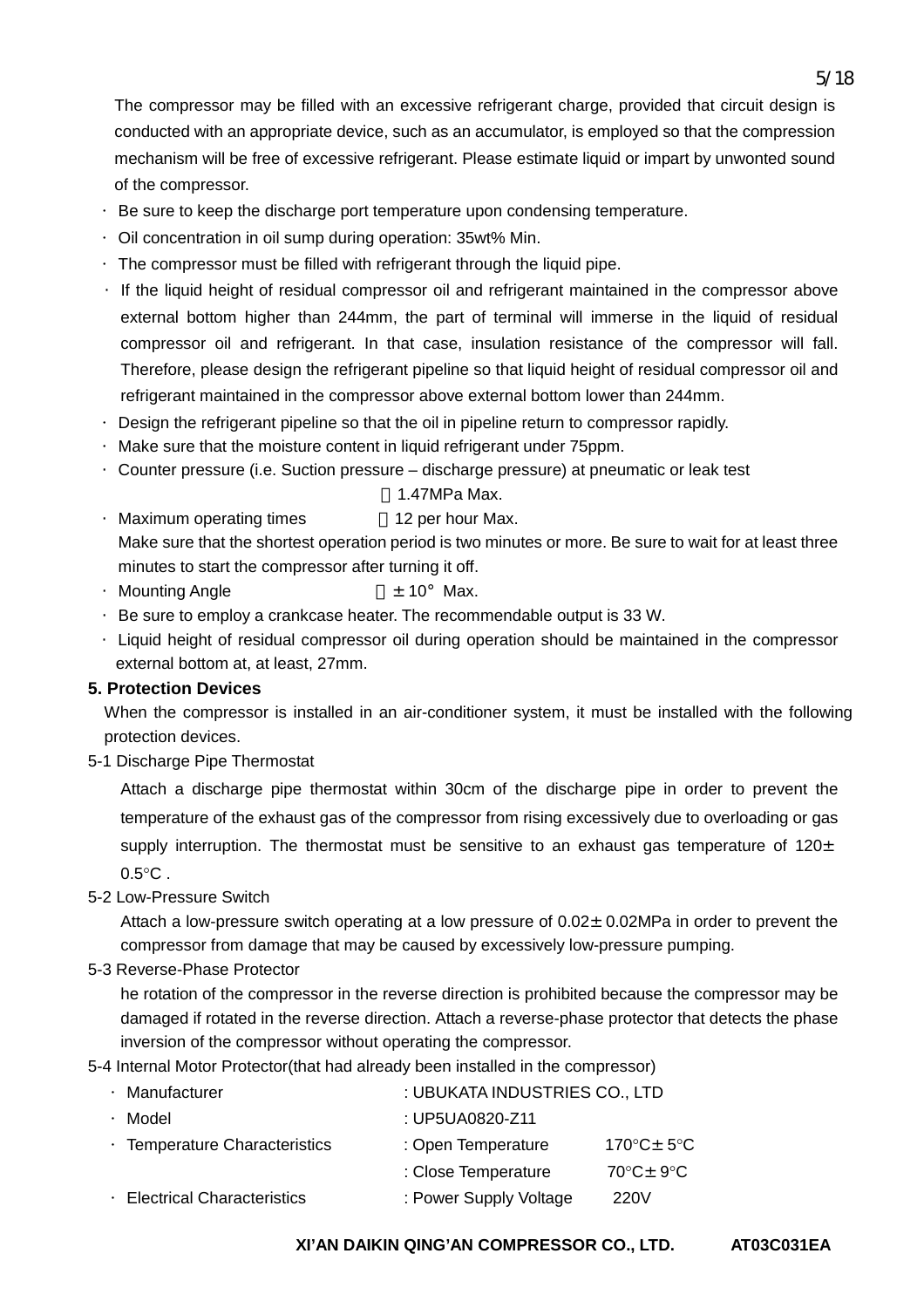- : Power Supply Frequency 50Hz
- : Trip Performance Specified In Page 10/18
	- Starting Current LRA 72.3A (25°C)
- : Maximum Electrical Capacity 110A(220V)

## 5-5 Over-current Relay

Over-current relay shall be installed in order to prevent compressors from accident that may be caused by over-current especially locked-current of compressor motor.

## 5-6 High Pressure Switch

In order to interrupt the operation of the compressor in the case of extraordinary pressure rises, attach a high-pressure switch that operates at the pressure values provided as leak test pressure values in 3-2.

## **6. Deadening and Otherwise**

The hot-proof temperature of deadening and otherwise entwining compressor must be upon 170°C. The hot-proof temperature of scarfskin of power supply cable contacted with compressor must be upon the temperature of contacting position.

## **7. Performance Curves**

Refer to the accessional datum.

## **8. Origins and Factory**

Xi'an Daikin Qing'an Compressor Co., Ltd. (IN CHINA)

## **9. Possible Compressor Operating Range**

- $\cdot$  Refer to 9.5 on the following page for the possible compressor operating range.
- ·Possible operating range is divided into four areas (areas 1~4). The attendant conditions for each differ.
- ·Operate the compressor upon sufficient confirmation of the following attendant conditions, particularly for areas 2, 3 and 4.

## 9.1 Area 1

Observe the precautions in 4.2.

## 9.2 Area 2

Specifically confirm the following from the precautions in 4.2

| Discharge port temperature          | 135                   | Max.                                             |  |  |  |  |
|-------------------------------------|-----------------------|--------------------------------------------------|--|--|--|--|
| Motor coil temperature              | 130                   | Max. (Average temperature based up on resistance |  |  |  |  |
|                                     |                       | measure of motor coil)                           |  |  |  |  |
| Oil temperature                     | 125                   | Max.                                             |  |  |  |  |
| Oil concentration                   | 35wt% Min.            |                                                  |  |  |  |  |
| 9.3 Area 3                          |                       |                                                  |  |  |  |  |
| Specifically confirm the following: |                       |                                                  |  |  |  |  |
| Oil concentration                   | 35 wt% Min.           |                                                  |  |  |  |  |
| · Liquid compression                | No liquid compression |                                                  |  |  |  |  |
| 9.4 Area 4                          |                       |                                                  |  |  |  |  |
| Specifically confirm the following: |                       |                                                  |  |  |  |  |
| Continuous operating time           |                       | 10 minutes max.                                  |  |  |  |  |
| Oil concentration                   |                       | 35 wt% Min.                                      |  |  |  |  |
| Liquid compression                  |                       | No liquid compression                            |  |  |  |  |
| Discharge port temperature          | 135                   | Max.                                             |  |  |  |  |
| Motor coil temperature              | 130                   | Max. (Average temperature based up on            |  |  |  |  |
|                                     |                       | resistance measure of motor coil)                |  |  |  |  |
|                                     |                       |                                                  |  |  |  |  |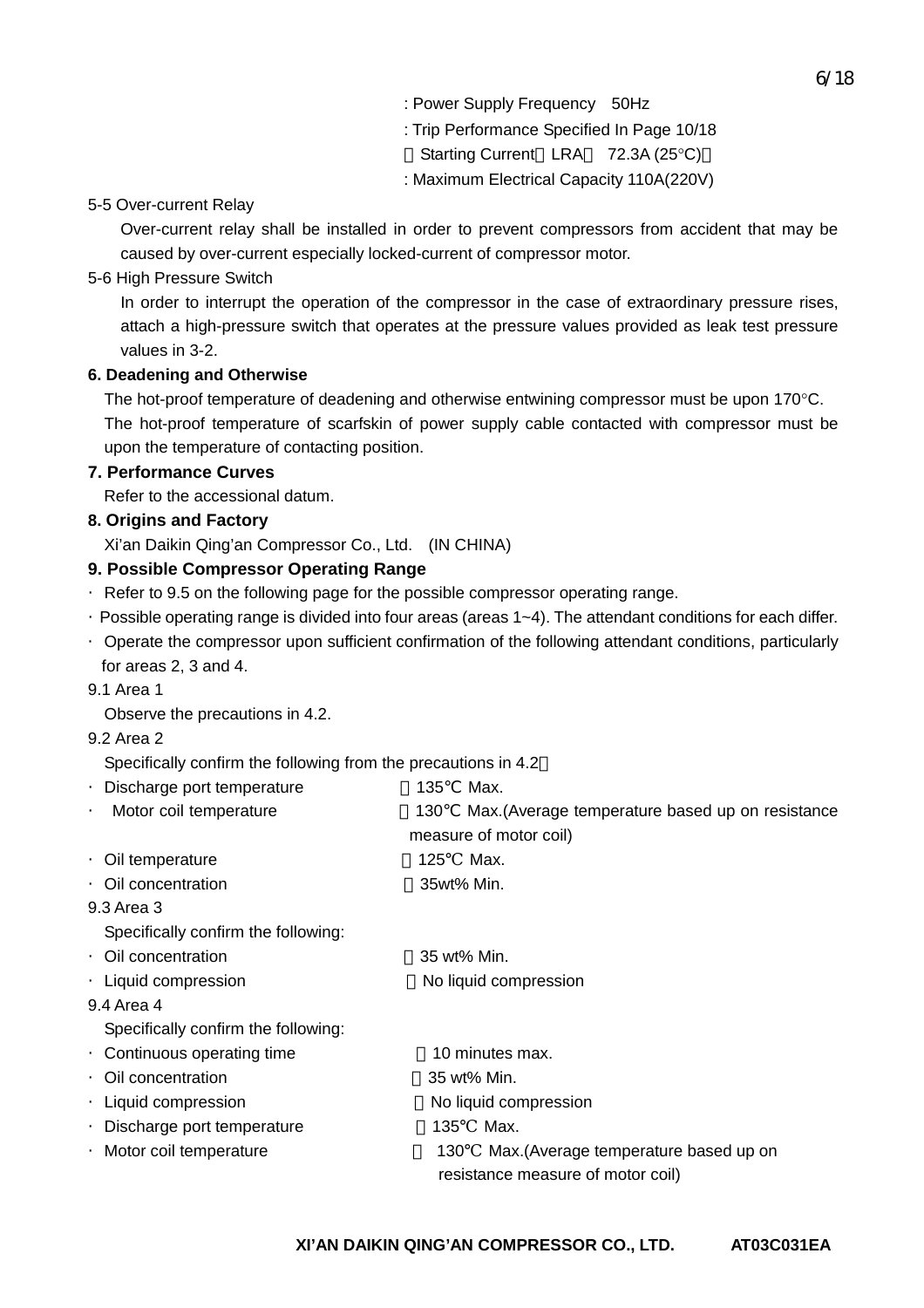9.5 Possible Compressor Operating Range



| Point                           |  |  |  |  |
|---------------------------------|--|--|--|--|
| <b>Condensing Temperature(</b>  |  |  |  |  |
| <b>Evaporating Temperature(</b> |  |  |  |  |

| Point                           |  |  |  |  |
|---------------------------------|--|--|--|--|
| <b>Condensing Temperature(</b>  |  |  |  |  |
| <b>Evaporating Temperature(</b> |  |  |  |  |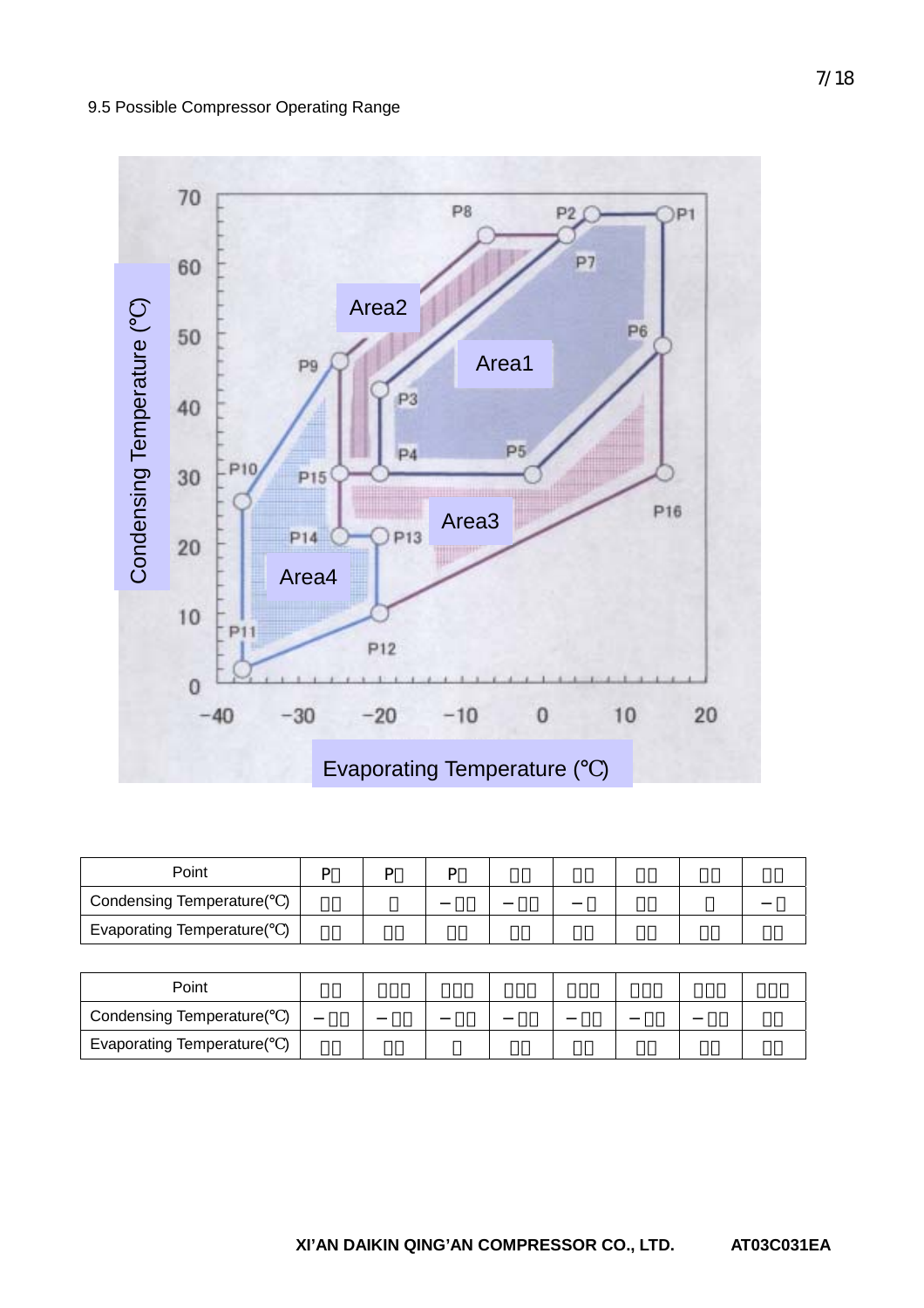## **Nameplate**

The nameplate on the compressor will appear as follows.



#### <Guide>

| <b>MODEL</b>        | A: Model Name              |
|---------------------|----------------------------|
| <b>POWER SOURCE</b> |                            |
|                     | <b>B</b> : Rated Voltage   |
| <b>PHASE</b>        | C: Phase number            |
| Hz.                 | <b>D</b> : Rated frequency |
| MFG.NO.             | E: Manufacturing number    |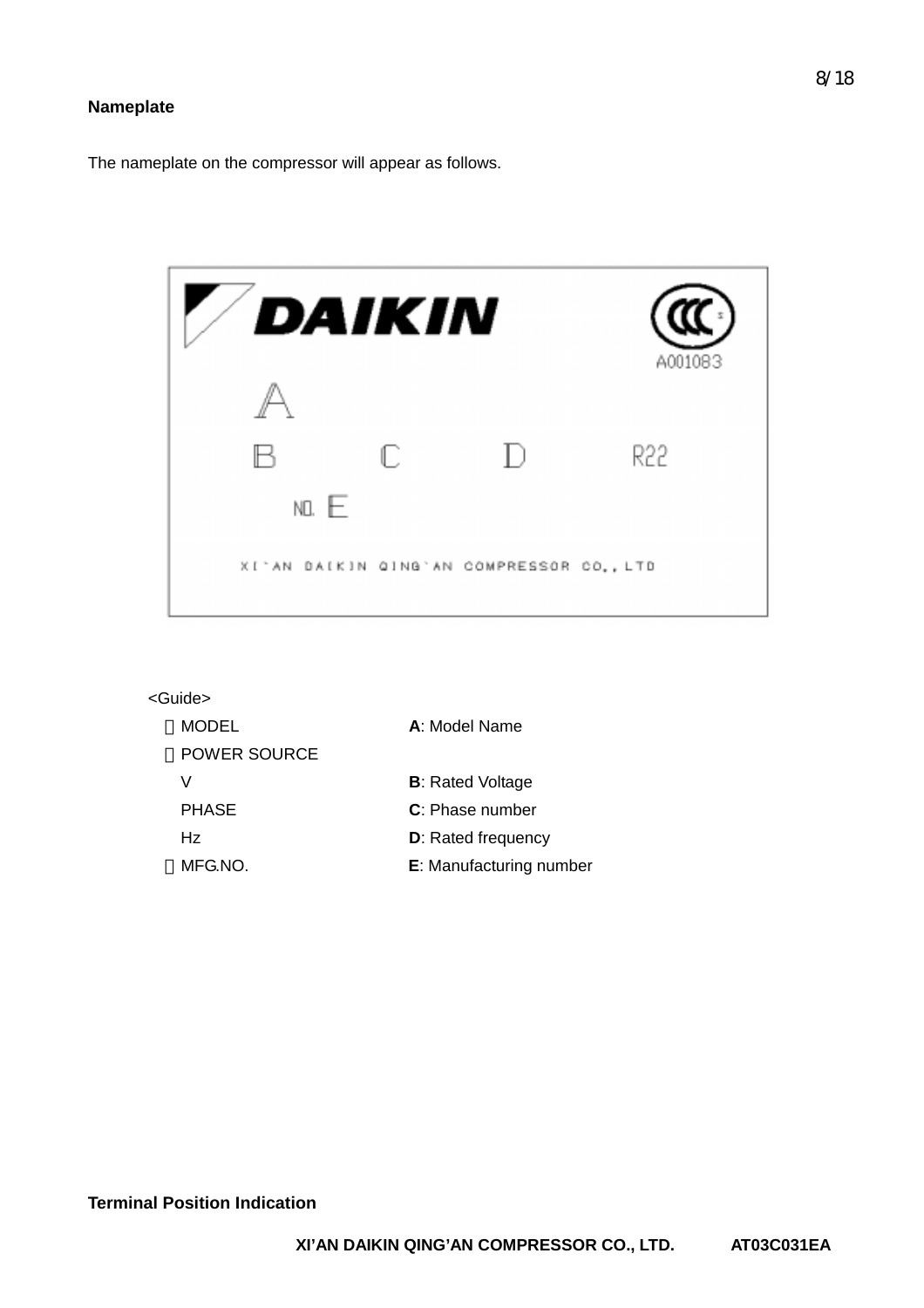Compressor terminal box cover express position of terminal as follow fig.

Terminal box cover express position of three phase and single-phase compressor terminal.

The following pattern is eye view of compressor terminal position.



Earthing Terminal Position



**XI'AN DAIKIN QING'AN COMPRESSOR CO., LTD. AT03C031EA**

80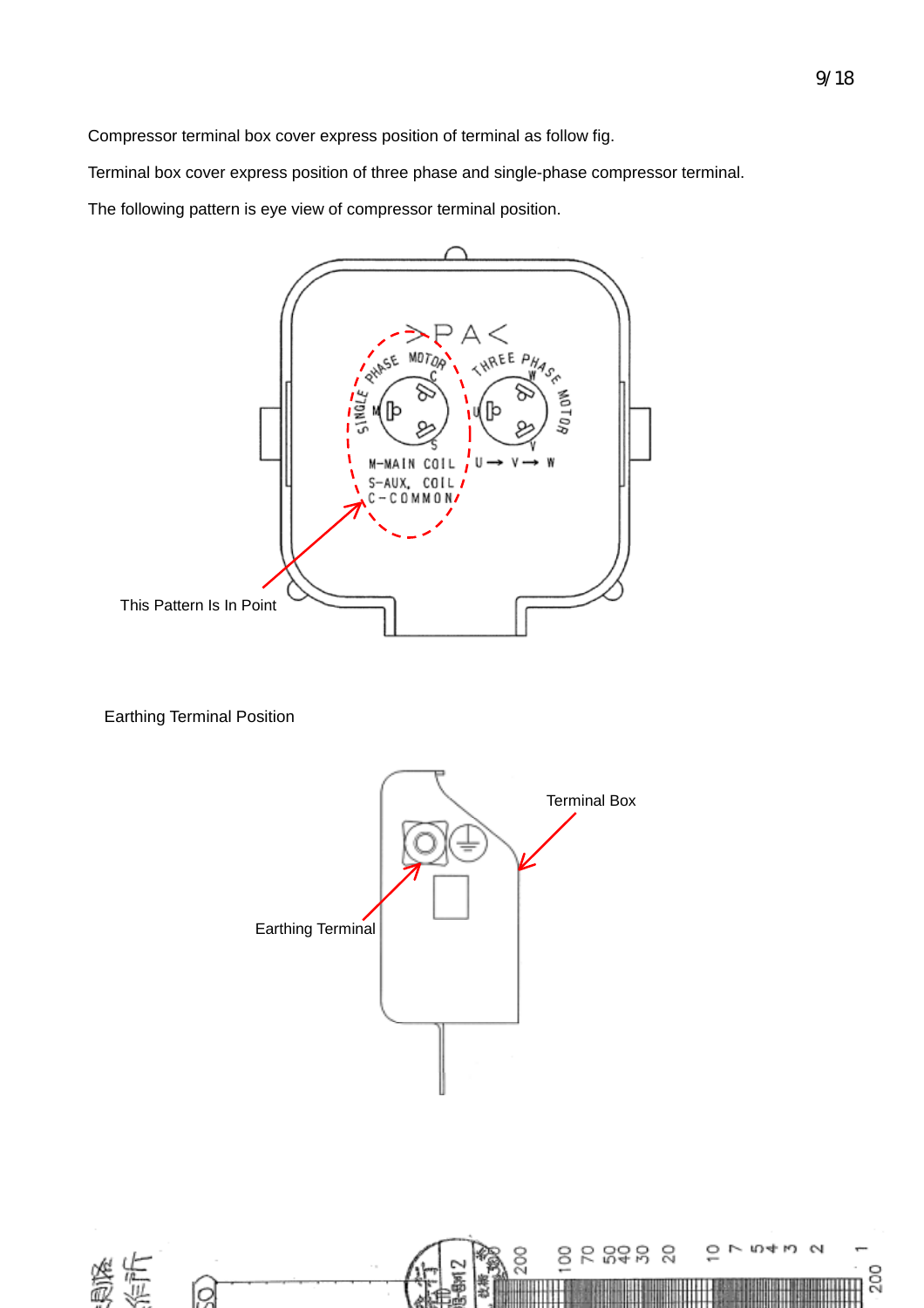10/18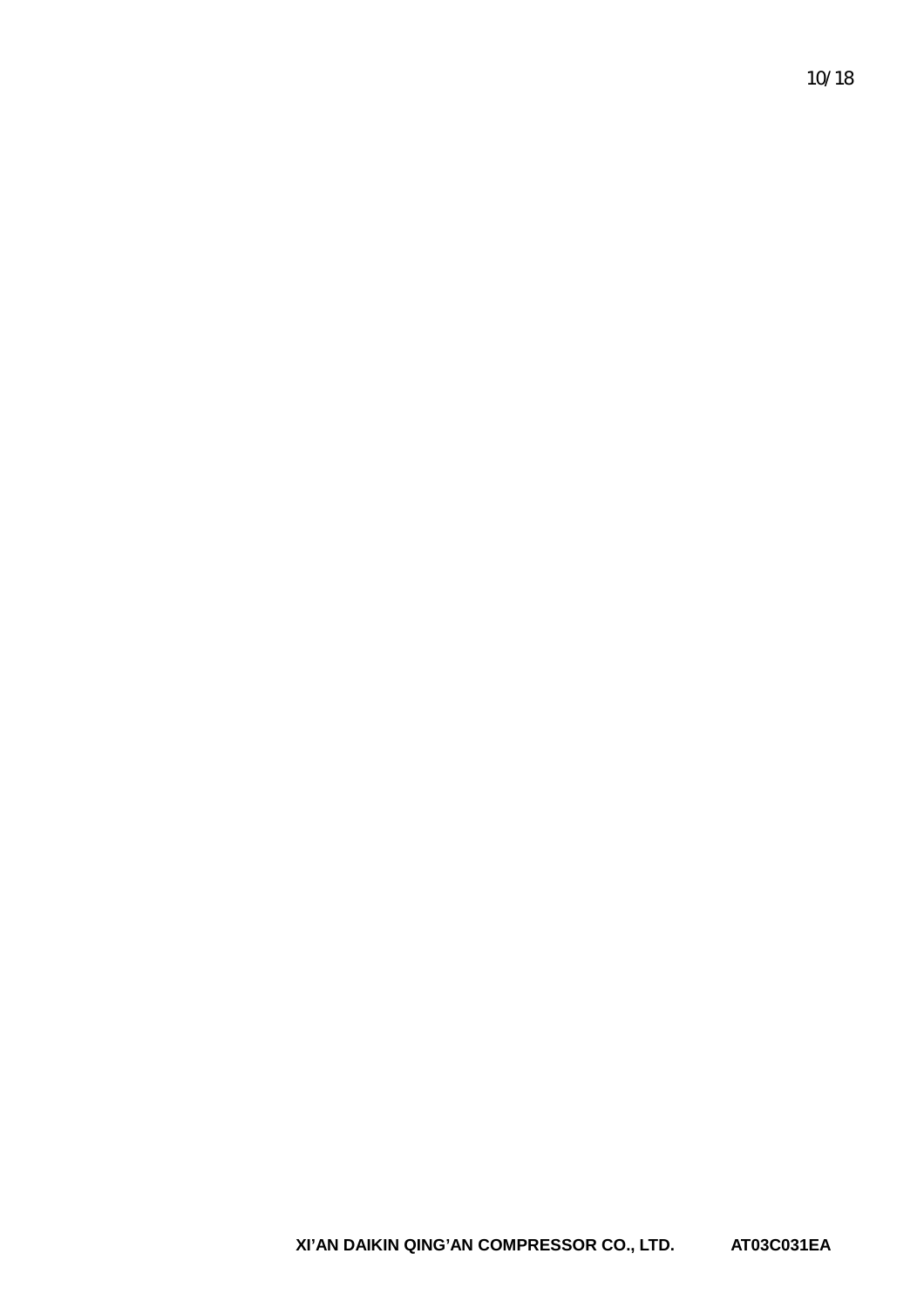While install the compressor, Setting position of protection devices must be attention.

Protection Devices Low Pressure Switch

High Pressure Switch

Discharge Pipe Thermostat

|                           | <b>Setting Position</b>   | <b>Notice</b>                      |
|---------------------------|---------------------------|------------------------------------|
| Low pressure switch       | Compressor Accumulator    | Confirm Discharge port temperature |
| High pressure switch      | Compressor Four-way Valve |                                    |
| Discharge pipe thermostat | Compressor Four-way Valve | Confirm Discharge port temperature |

Notice: The setting position must possibly close to the compressor.

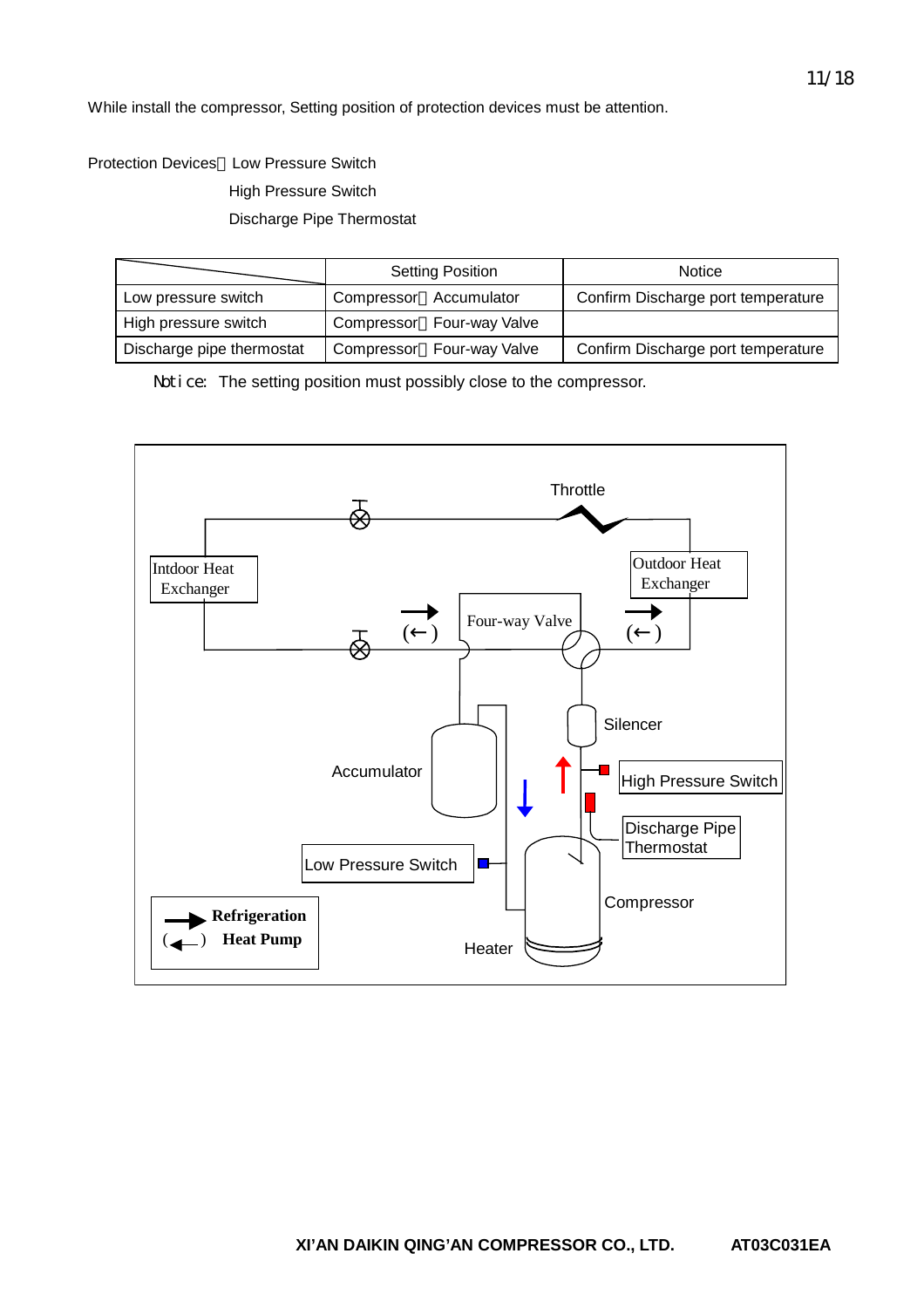3

#### 結線要領

WIRING DIAGRAM

PSC結線 (PSC CONNECTION)



- C1 Running Capacitor 23μF 420V
- C2 Running Capacitor 46μF 420V
- QF Electromagnetic Switch
- M Compressor Terminal of Main Coil
- S Compressor Terminal of AUX. Coil
- C Compressor Terminal of Common

|                                                  |    | <b>CONTRACTOR</b>                 |                                                    | <b>COMPANY</b><br>$-$<br><b>County</b>        |
|--------------------------------------------------|----|-----------------------------------|----------------------------------------------------|-----------------------------------------------|
|                                                  |    | -<br><b>COL</b><br><b>ATTACHE</b> | NVINCOUT<br><b>Brown and Controller Controller</b> | <b>Address of</b><br>Total<br>m<br><b>ACT</b> |
| <b>CONTROL</b><br><b>COMPANY</b><br>$\sim$<br>n. | 00 | <b>Contract Contract</b>          | and the action of the set of a set the             | 52<br><b>CONTRACTOR</b><br>O                  |
|                                                  |    | <b>COL</b>                        | nur.<br>$-$<br>THE COMPANY OF CONTRACTOR           | <b>Selling</b><br><b>Service</b><br>--<br>_   |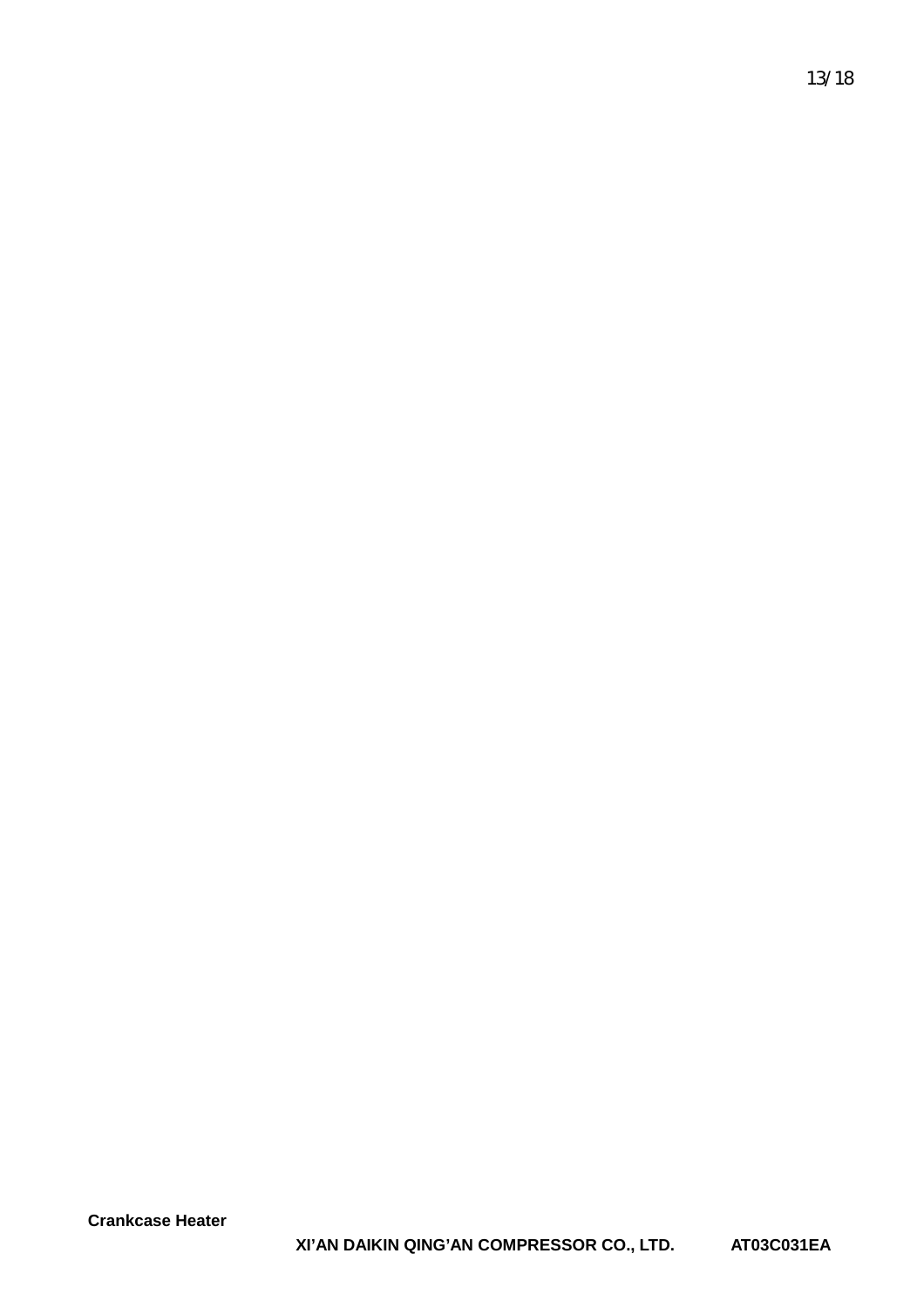- ·Install crankcase heater along weld mark upper as follow fig.
- ·Please don't let Crankcase heater cover the weld mark. May result in insulation resistance fall.
- ·Heater Specification
	- 1. Output  $33W \pm 7\%$
	- 2. Voltage  $200$ V $^{+20\%}_{-10\%}$  or 240V $^{+}_{-}$ 20% 10% + − 10% 20%

3. Insulating performance (after put it in water for 24h)

- \* Withstand voltage: AC1500V for 1 min. and the insulator no broke through.
- \* Insulation Resistance :100M Min. (Test with DC 500V gauge for 1 min)
- ·Caution

Even if the compressor does not work, also supply power to heater.

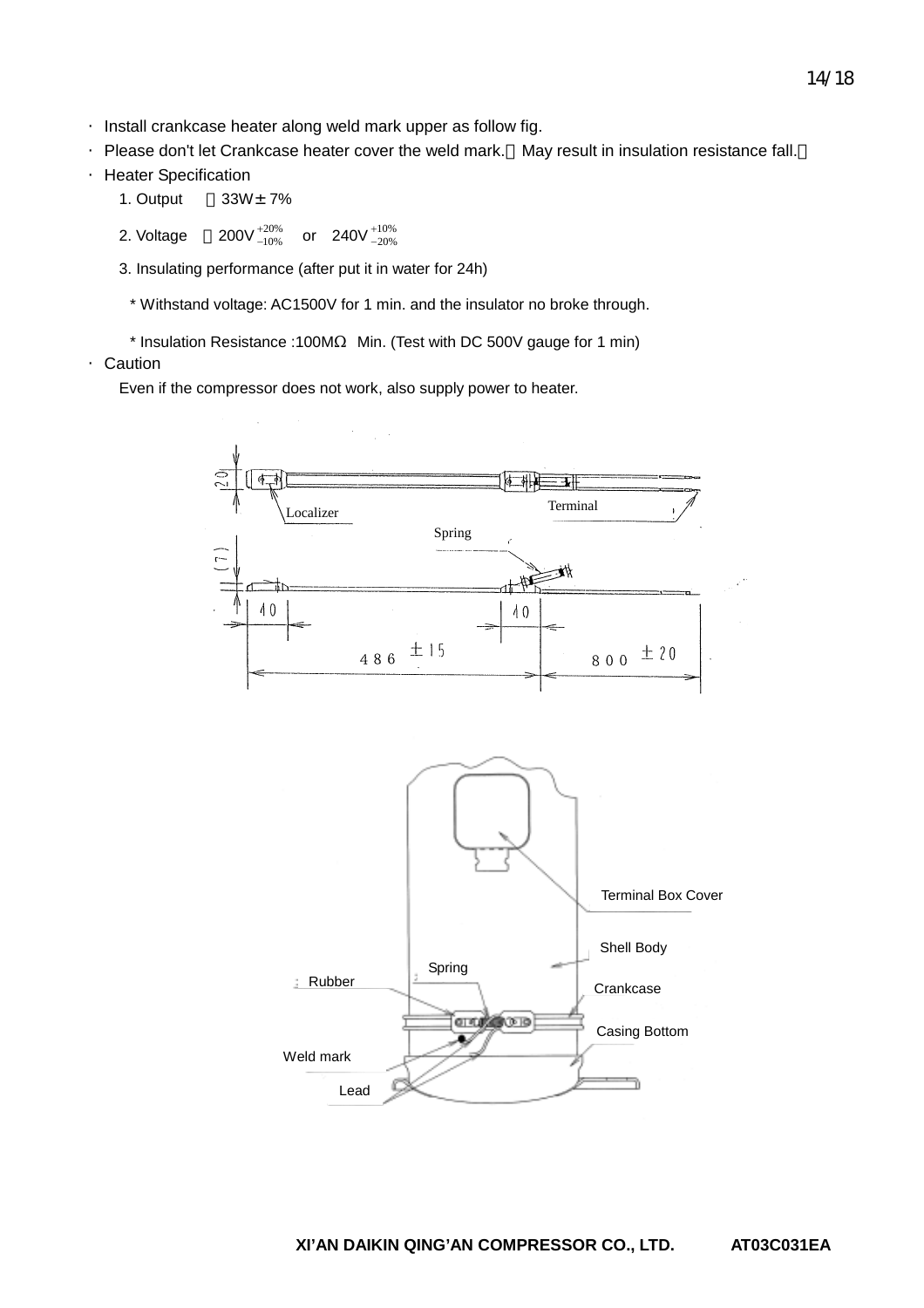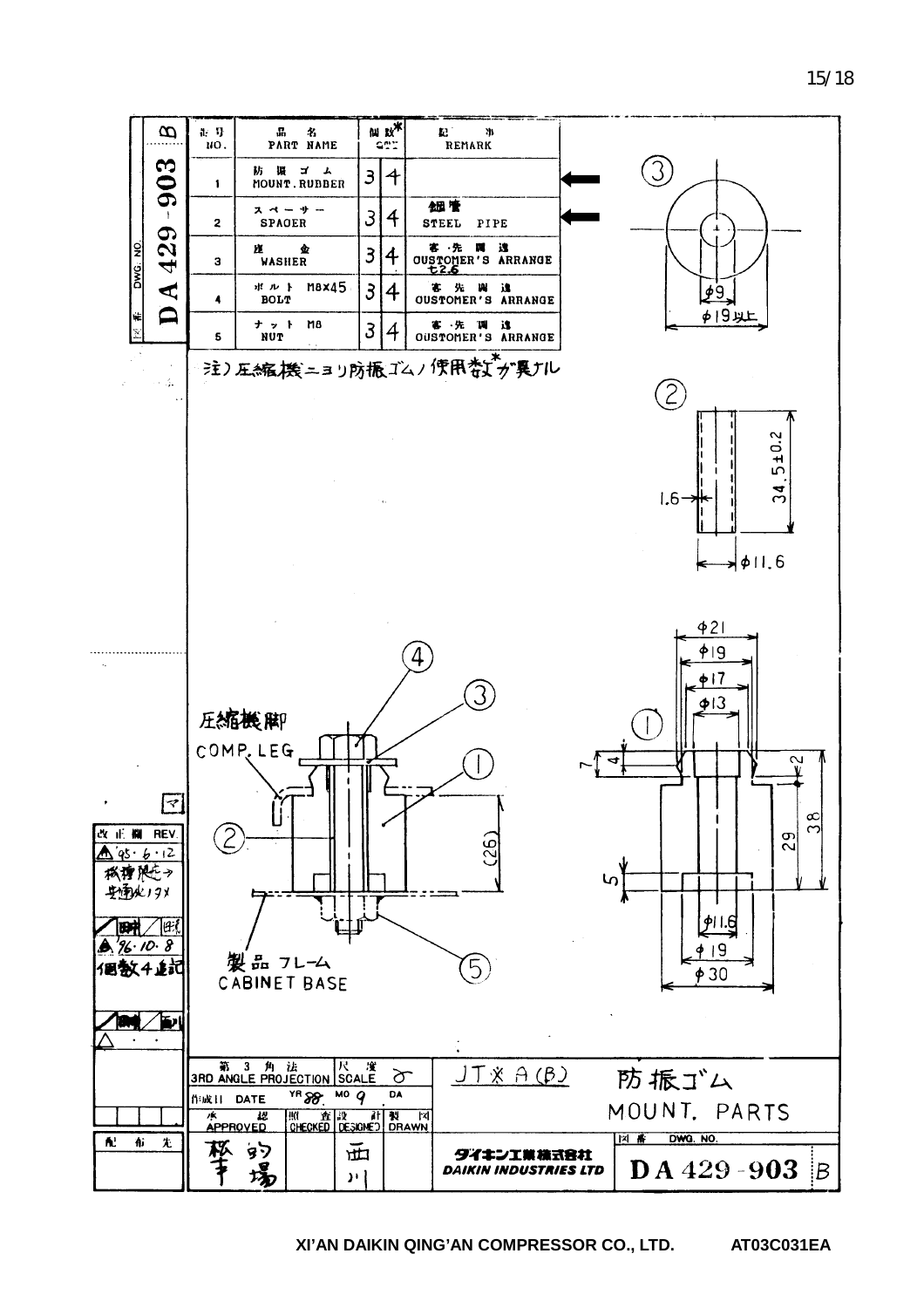## **Earthing Terminal**



When earth with compressor earthing terminal, please operate as follow fig..



# Detailed fig. of Earthing Terminal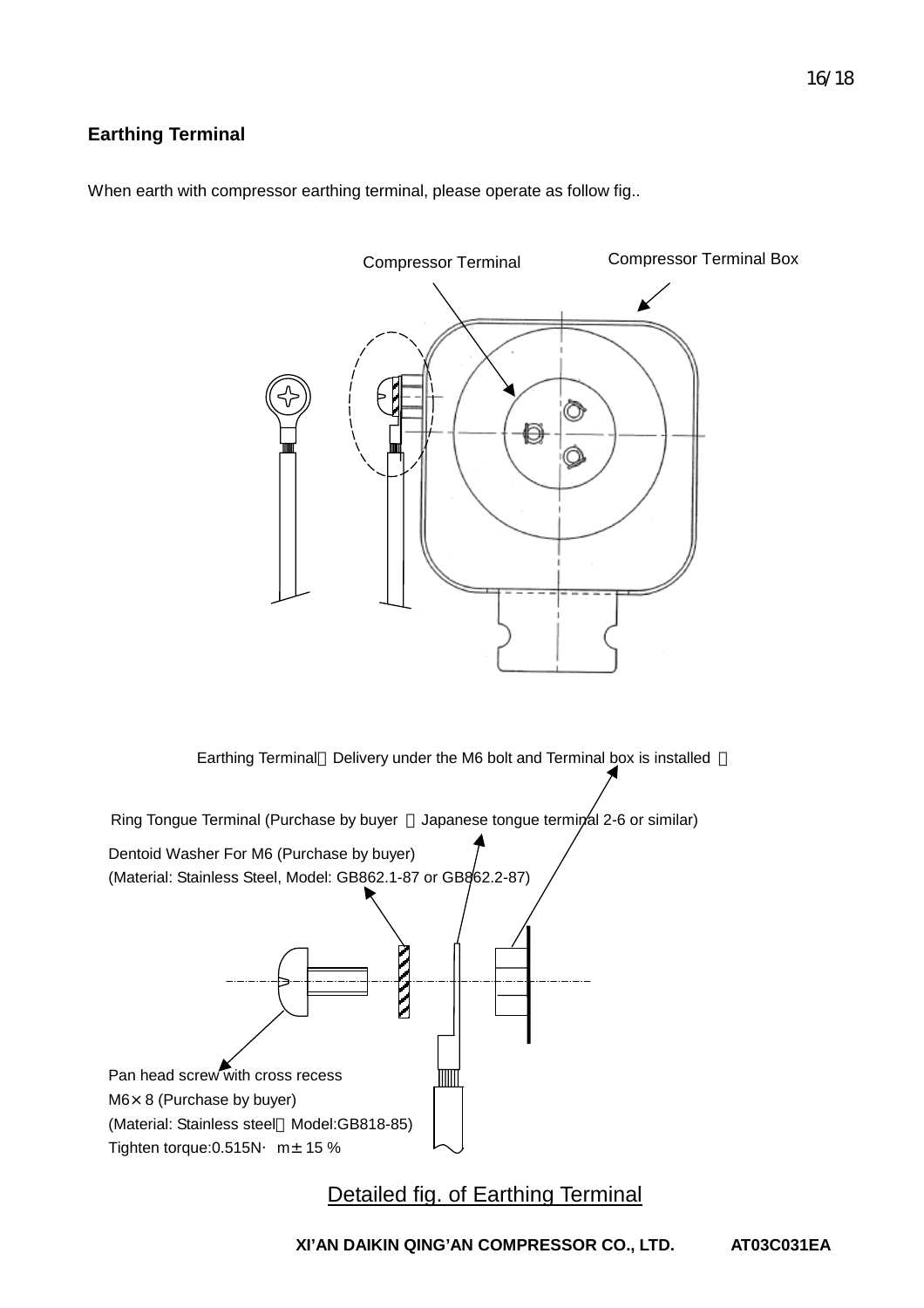

17/18